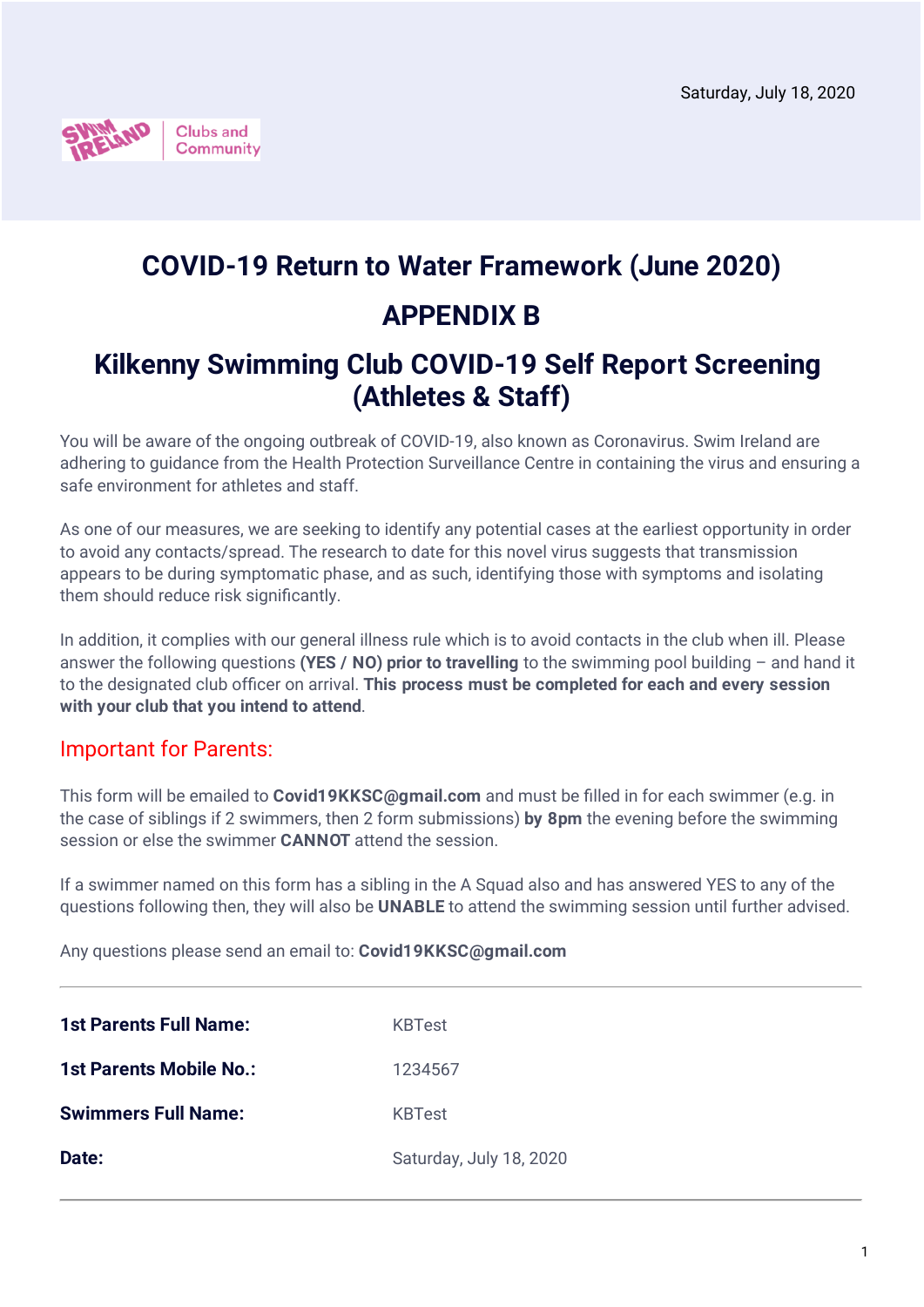### **1. Have you travelled to any country (outside of all-Ireland) in the last 14 days?**

No

If YES, please notify the Club COVID-19 Officer by phone. You should not leave home and you should not travel to the pool. You should avoid contact with any other club members for 14 days (from the time of your return). If you are symptom free for 14 days, you may return to the club.

If No, please proceed to the next question.

| 2. Have you been in contact with a<br>case of COVID-19 (>15 minutes face | <b>No</b> |
|--------------------------------------------------------------------------|-----------|
| to face contact)?                                                        |           |

If YES, please notify the Club COVID-19 Officer by phone. You should not leave home and you should not travel to the pool and await further information.

If No, please proceed to the next question.

| 3. Have you been contacted by a |
|---------------------------------|
| member of Public Health about a |
| recent case of COVID 19?        |

No

If YES, please notify the Club COVID-19 Officer by phone. You should not leave home and you should not travel to the pool and await further information.

If No, please proceed to the next question.

#### **4. Do you have any of the symptoms below in the last 48 hours?**

| Cough                                                               | No        |
|---------------------------------------------------------------------|-----------|
| <b>Fever</b>                                                        | <b>No</b> |
| <b>Feeling short of breath</b>                                      | No        |
| <b>Excessive fatigue/tiredness (out of</b><br>proportion to normal) | No        |
| <b>Sore throat</b>                                                  | No        |
| <b>Headache</b>                                                     | No        |
| <b>General aches and pain (out of</b><br>proportion to normal)      | No        |

If the answer to any of the above questions is **YES**, please notify the Club COVID-19 Officer by phone: **086**